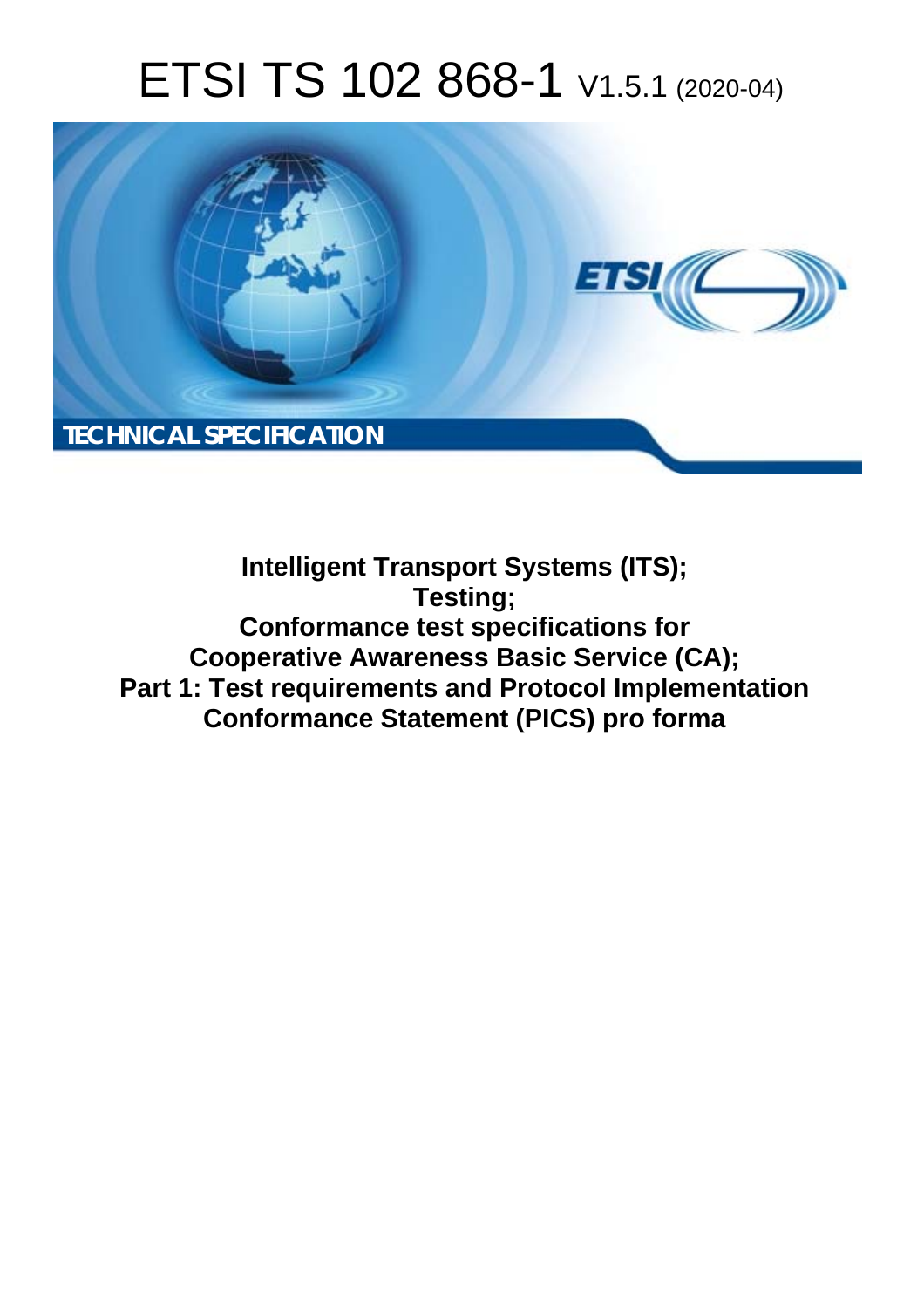Reference RTS/ITS-00188

Keywords

ITS, PICS, testing

#### *ETSI*

#### 650 Route des Lucioles F-06921 Sophia Antipolis Cedex - FRANCE

Tel.: +33 4 92 94 42 00 Fax: +33 4 93 65 47 16

Siret N° 348 623 562 00017 - NAF 742 C Association à but non lucratif enregistrée à la Sous-Préfecture de Grasse (06) N° 7803/88

#### *Important notice*

The present document can be downloaded from: <http://www.etsi.org/standards-search>

The present document may be made available in electronic versions and/or in print. The content of any electronic and/or print versions of the present document shall not be modified without the prior written authorization of ETSI. In case of any existing or perceived difference in contents between such versions and/or in print, the prevailing version of an ETSI deliverable is the one made publicly available in PDF format at [www.etsi.org/deliver](http://www.etsi.org/deliver).

Users of the present document should be aware that the document may be subject to revision or change of status. Information on the current status of this and other ETSI documents is available at <https://portal.etsi.org/TB/ETSIDeliverableStatus.aspx>

If you find errors in the present document, please send your comment to one of the following services: <https://portal.etsi.org/People/CommiteeSupportStaff.aspx>

#### *Copyright Notification*

No part may be reproduced or utilized in any form or by any means, electronic or mechanical, including photocopying and microfilm except as authorized by written permission of ETSI. The content of the PDF version shall not be modified without the written authorization of ETSI. The copyright and the foregoing restriction extend to reproduction in all media.

> © ETSI 2020. All rights reserved.

**DECT™**, **PLUGTESTS™**, **UMTS™** and the ETSI logo are trademarks of ETSI registered for the benefit of its Members. **3GPP™** and **LTE™** are trademarks of ETSI registered for the benefit of its Members and of the 3GPP Organizational Partners. **oneM2M™** logo is a trademark of ETSI registered for the benefit of its Members and of the oneM2M Partners. **GSM®** and the GSM logo are trademarks registered and owned by the GSM Association.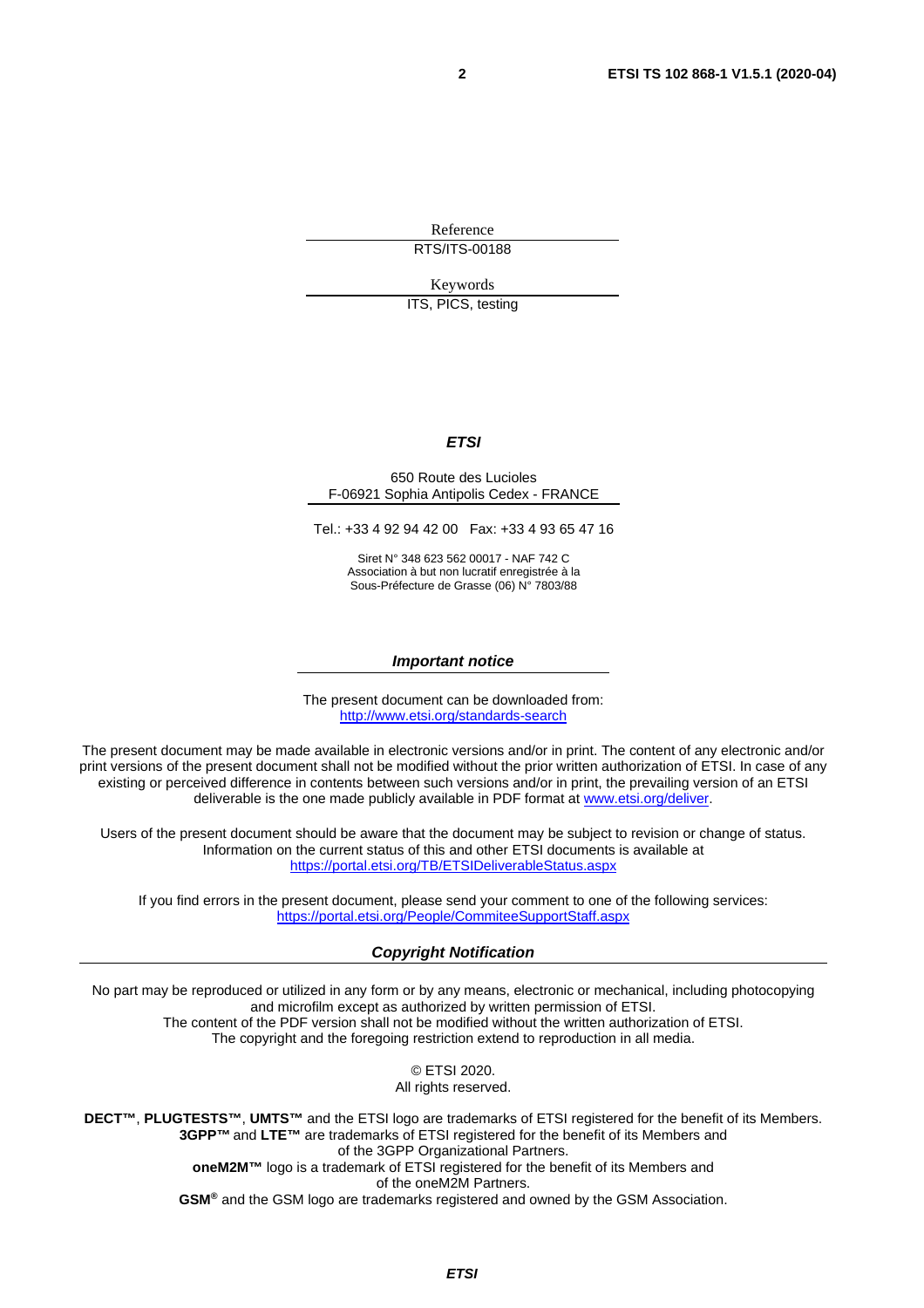# Contents

| 1                                                                  |                             |  |
|--------------------------------------------------------------------|-----------------------------|--|
| 2<br>2.1<br>2.2                                                    |                             |  |
| 3<br>3.1<br>3.2<br>3.3                                             |                             |  |
| 4                                                                  |                             |  |
|                                                                    | <b>Annex A (normative):</b> |  |
| A.1                                                                |                             |  |
| A.2<br>A.2.1<br>A.2.2<br>A.2.3                                     |                             |  |
| A.3<br>A.3.1<br>A.3.2<br>A.3.3<br>A.3.4<br>A.3.5<br>A.3.6<br>A.3.7 |                             |  |
| A.4                                                                |                             |  |
| A.5                                                                |                             |  |
| A.6                                                                |                             |  |
|                                                                    |                             |  |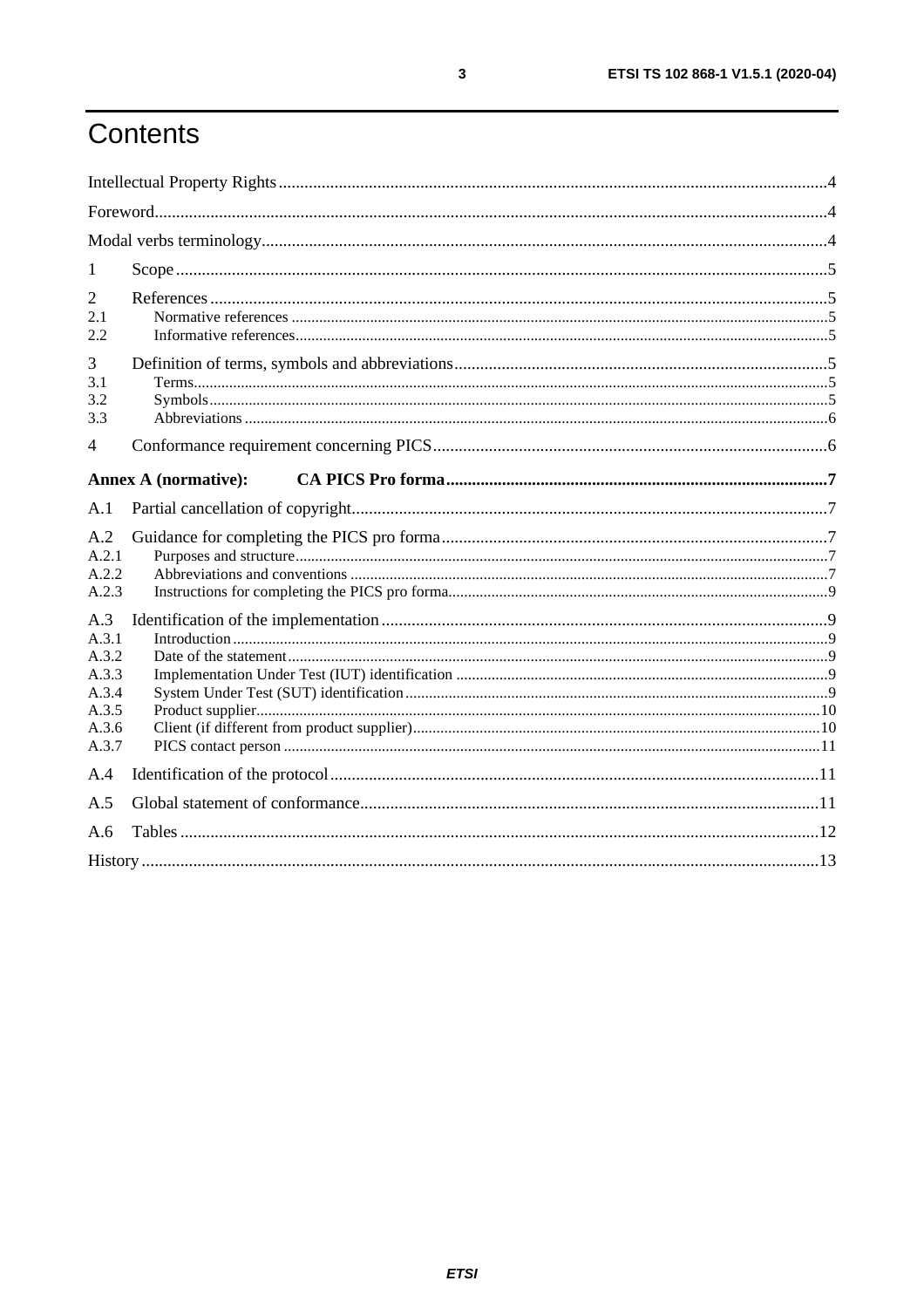# <span id="page-3-0"></span>Intellectual Property Rights

#### Essential patents

IPRs essential or potentially essential to normative deliverables may have been declared to ETSI. The information pertaining to these essential IPRs, if any, is publicly available for **ETSI members and non-members**, and can be found in ETSI SR 000 314: *"Intellectual Property Rights (IPRs); Essential, or potentially Essential, IPRs notified to ETSI in respect of ETSI standards"*, which is available from the ETSI Secretariat. Latest updates are available on the ETSI Web server (<https://ipr.etsi.org/>).

Pursuant to the ETSI IPR Policy, no investigation, including IPR searches, has been carried out by ETSI. No guarantee can be given as to the existence of other IPRs not referenced in ETSI SR 000 314 (or the updates on the ETSI Web server) which are, or may be, or may become, essential to the present document.

#### **Trademarks**

The present document may include trademarks and/or tradenames which are asserted and/or registered by their owners. ETSI claims no ownership of these except for any which are indicated as being the property of ETSI, and conveys no right to use or reproduce any trademark and/or tradename. Mention of those trademarks in the present document does not constitute an endorsement by ETSI of products, services or organizations associated with those trademarks.

## Foreword

This Technical Specification (TS) has been produced by ETSI Technical Committee Intelligent Transport Systems (ITS).

The present document is part 1 of a multi-part deliverable covering Conformance test specifications for Cooperative Awareness Basic Service (CA), as identified below:

#### **Part 1: "Test requirements and Protocol Implementation Conformance Statement (PICS) pro forma";**

Part 2: "Test Suite Structure and Test Purposes (TSS & TP)";

Part 3: "Abstract Test Suite (ATS) and Protocol Implementation eXtra Information for Testing (PIXIT)".

# Modal verbs terminology

In the present document "**shall**", "**shall not**", "**should**", "**should not**", "**may**", "**need not**", "**will**", "**will not**", "**can**" and "**cannot**" are to be interpreted as described in clause 3.2 of the [ETSI Drafting Rules](https://portal.etsi.org/Services/editHelp!/Howtostart/ETSIDraftingRules.aspx) (Verbal forms for the expression of provisions).

"**must**" and "**must not**" are **NOT** allowed in ETSI deliverables except when used in direct citation.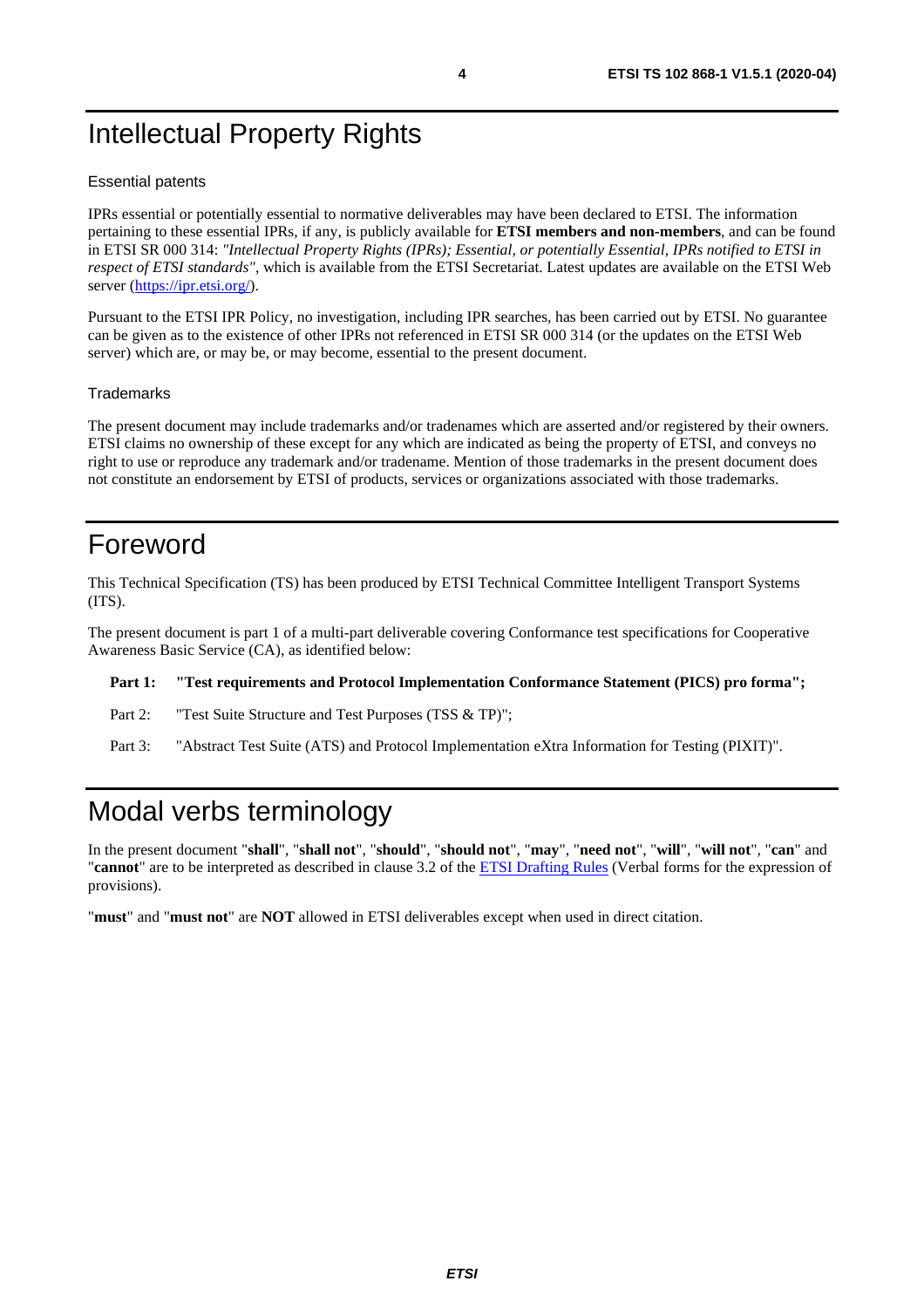### <span id="page-4-0"></span>1 Scope

The present document provides the Protocol Implementation Conformance Statement (PICS) pro forma for Conformance test specification for Cooperative Awareness Basic Service (CA) as defined in ETSI EN 302 637-2 [1] in compliance with the relevant requirements and in accordance with the relevant guidance given in ISO/IEC 9646-7 [i.2].

### 2 References

### 2.1 Normative references

References are either specific (identified by date of publication and/or edition number or version number) or non-specific. For specific references, only the cited version applies. For non-specific references, the latest version of the referenced document (including any amendments) applies.

Referenced documents which are not found to be publicly available in the expected location might be found at <https://docbox.etsi.org/Reference/>.

NOTE: While any hyperlinks included in this clause were valid at the time of publication, ETSI cannot guarantee their long term validity.

The following referenced documents are necessary for the application of the present document.

[1] ETSI EN 302 637-2 (V1.4.1): "Intelligent Transport Systems (ITS); Vehicular Communications; Basic Set of Applications; Part 2: Specification of Cooperative Awareness Basic Service".

### 2.2 Informative references

References are either specific (identified by date of publication and/or edition number or version number) or non-specific. For specific references, only the cited version applies. For non-specific references, the latest version of the referenced document (including any amendments) applies.

NOTE: While any hyperlinks included in this clause were valid at the time of publication, ETSI cannot guarantee their long term validity.

The following referenced documents are not necessary for the application of the present document but they assist the user with regard to a particular subject area.

- [i.1] ISO/IEC 9646-1 (1994): "Information technology -- Open Systems Interconnection -- Conformance testing methodology and framework -- Part 1: General concepts".
- [i.2] ISO/IEC 9646-7 (1995): "Information technology -- Open Systems Interconnection -- Conformance testing methodology and framework -- Part 7: Implementation Conformance Statements".

# 3 Definition of terms, symbols and abbreviations

### 3.1 Terms

For the purposes of the present document, the terms given in ETSI EN 302 637-2 [1], ISO/IEC 9646-1 [i.1] and ISO/IEC 9646-7 [i.2] apply.

### 3.2 Symbols

Void.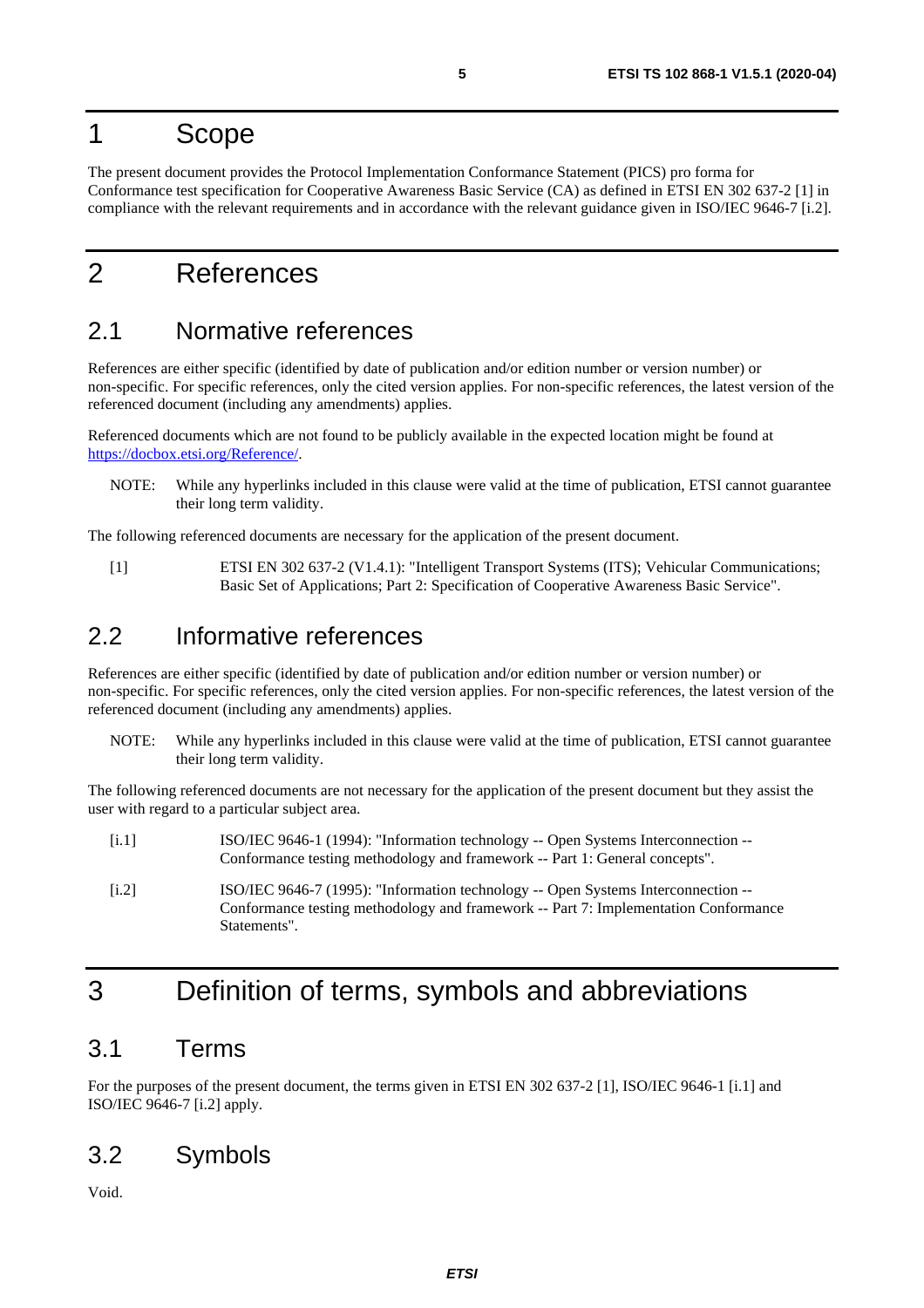<span id="page-5-0"></span>For the purposes of the present document, the following abbreviations apply:

| <b>ATS</b>  | <b>Abstract Test Suite</b>                           |
|-------------|------------------------------------------------------|
| CA          | Cooperative Awareness                                |
| <b>CAM</b>  | <b>Cooperative Awareness Messages</b>                |
| <b>CAN</b>  | Controller Area Network                              |
| <b>ITS</b>  | <b>Intelligent Transport Systems</b>                 |
| ITS-S       | <b>ITS-Station</b>                                   |
| <b>IUT</b>  | <b>Implementation Under Test</b>                     |
| <b>PDU</b>  | Protocol Data Unit                                   |
| <b>PICS</b> | <b>Protocol Implementation Conformance Statement</b> |
| <b>SUT</b>  | System Under Test                                    |
| TP          | <b>Test Purpose</b>                                  |
| <b>TSS</b>  | <b>Test Suite Structure</b>                          |
|             |                                                      |

# 4 Conformance requirement concerning PICS

If it claims to conform to the present document, the actual PICS pro forma to be filled in by a supplier shall be technically equivalent to the text of the PICS pro forma given in annex A, and shall preserve the numbering, naming and ordering of the pro forma items.

A PICS which conforms to the present document shall be a conforming PICS pro forma completed in accordance with the instructions for completion given in clause A.2.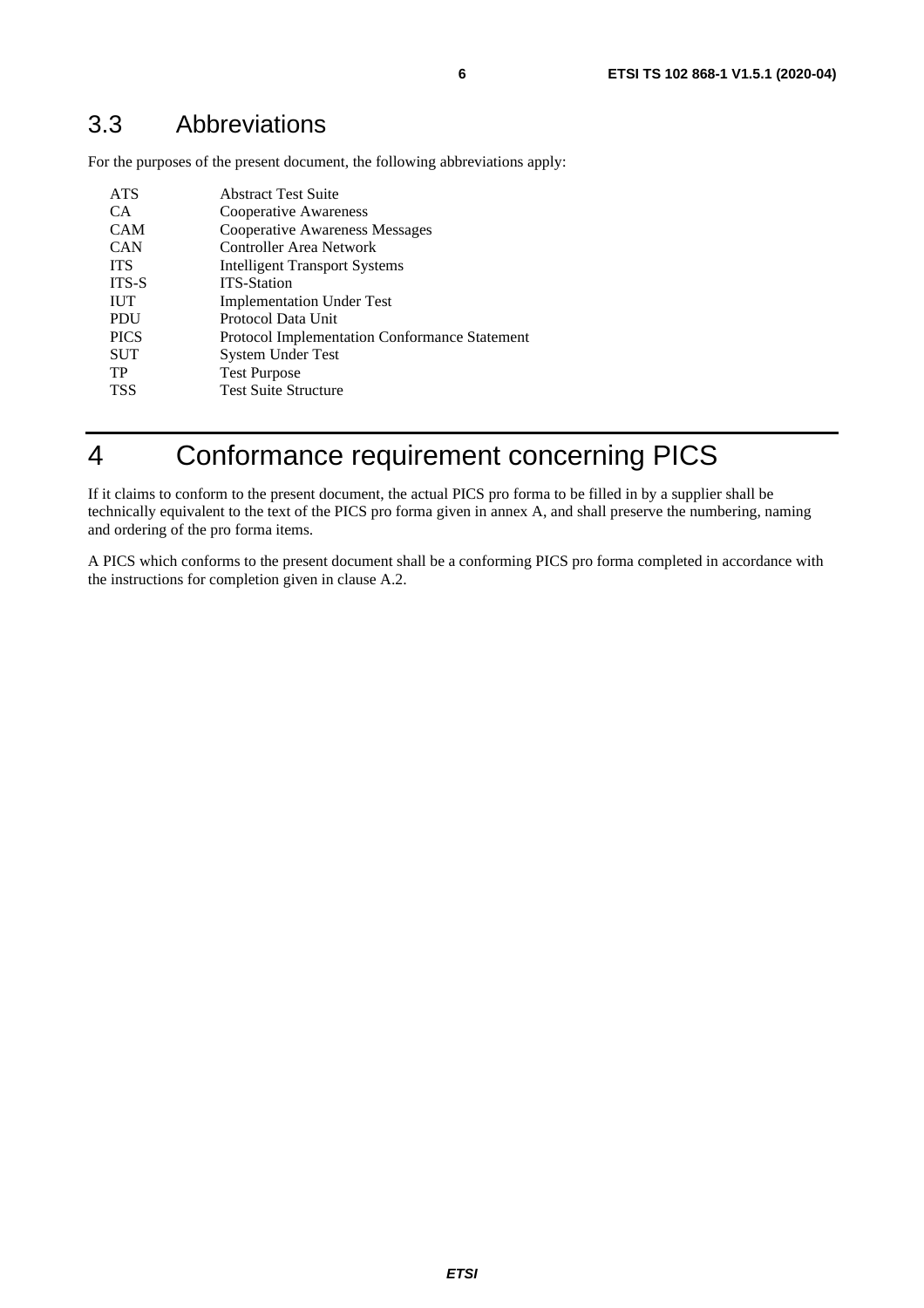## <span id="page-6-0"></span>Annex A (normative): CA PICS Pro forma

# A.1 Partial cancellation of copyright

Notwithstanding the provisions of the copyright clause related to the text of the present document, ETSI grants that users of the present document may freely reproduce the Partial PICS pro forma in this annex so that it can be used for its intended purposes and may further publish the completed Partial PICS.

# A.2 Guidance for completing the PICS pro forma

### A.2.1 Purposes and structure

The purpose of this PICS pro forma is to provide a mechanism whereby a supplier of an implementation of the requirements defined in ETSI EN 302 637-2 (V1.4.1) [\[1](#page-4-0)] may provide information about the implementation in a standardized manner.

The PICS pro forma is subdivided into clauses for the following categories of information:

- guidance for completing the PICS pro forma;
- identification of the implementation;
- identification of the ETSI EN 302 637-2 (V1.4.1) [\[1](#page-4-0)];
- global statement of conformance;
- PICS pro forma tables.

### A.2.2 Abbreviations and conventions

The PICS pro forma contained in this annex is comprised of information in tabular form in accordance with the guidelines presented in ISO/IEC 9646-7 [[i.2](#page-4-0)].

#### Item column

The item column contains a number which identifies the item in the table.

#### Item description column

The item description column describes in free text each respective item (e.g. parameters, timers, etc.). It implicitly means "is <item description> supported by the implementation?".

#### Status column

The following notations, defined in ISO/IEC 9646-7 [\[i.2](#page-4-0)], are used for the status column:

| m        | mandatory - the capability is required to be supported;                                         |
|----------|-------------------------------------------------------------------------------------------------|
| $\Omega$ | optional - the capability may be supported or not;                                              |
| n/a      | not applicable - in the given context, it is impossible to use the capability;                  |
| X        | prohibited (excluded) - there is a requirement not to use this capability in the given context; |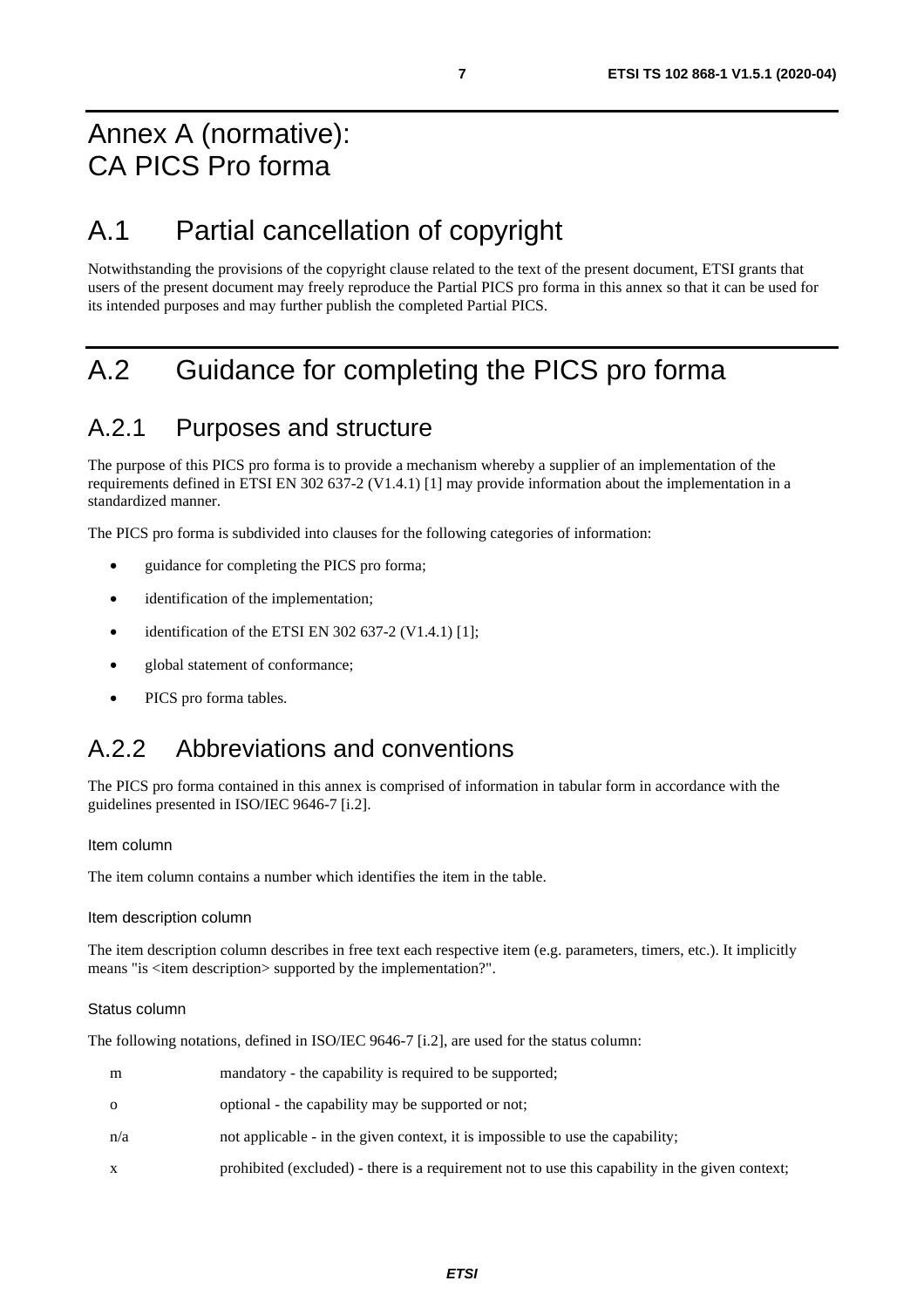| $0.\dot{1}$  | qualified optional - for mutually exclusive or selectable options from a set. "i" is an integer which<br>identifies an unique group of related optional items and the logic of their selection which is<br>defined immediately following the table;                   |
|--------------|-----------------------------------------------------------------------------------------------------------------------------------------------------------------------------------------------------------------------------------------------------------------------|
| c.i          | conditional - the requirement on the capability ("m", "o", "x" or "n/a") depends on the support of<br>other optional or conditional items. "i" is an integer identifying an unique conditional status<br>expression which is defined immediately following the table; |
| $\mathbf{i}$ | irrelevant (out-of-scope) - capability outside the scope of the reference specification. No answer is<br>requested from the supplier.                                                                                                                                 |

NOTE 1: This use of "i" status is not to be confused with the suffix "i" to the "o" and "c" statuses above.

#### Reference column

The reference column makes reference to ETSI EN 302 637-2 (V1.4.1) [\[1](#page-4-0)], except where explicitly stated otherwise.

#### Support column

The support column shall be filled in by the supplier of the implementation. The following common notations, defined in ISO/IEC 9646-7 [\[i.2\]](#page-4-0), are used for the support column:

| Y or y           | supported by the implementation;                                                                                        |
|------------------|-------------------------------------------------------------------------------------------------------------------------|
| N or n           | not supported by the implementation;                                                                                    |
| $N/A$ , n/a or - | no answer required (allowed only if the status is n/a, directly or after evaluation of a conditional<br>status).        |
|                  | NOTE $2^{\circ}$ . As stated in ISO/IEC 9646-7 [i 2] support for a received PDI requires the ability to parse all valid |

NOTE 2: As stated in ISO/IEC 9646-7 [\[i.2](#page-4-0)], support for a received PDU requires the ability to parse all valid parameters of that PDU. Supporting a PDU while having no ability to parse a valid parameter is non-conformant. Support for a parameter on a PDU means that the semantics of that parameter are supported.

#### Values allowed column

The values allowed column contains the type, the list, the range, or the length of values allowed. The following notations are used:

| range of values:                  | $\leq$ min value $>$ $\leq$ max value $>$                                                                                                                                                                         |
|-----------------------------------|-------------------------------------------------------------------------------------------------------------------------------------------------------------------------------------------------------------------|
| <b>EXAMPLE:</b>                   | 520                                                                                                                                                                                                               |
| list of values:                   | $\langle \text{value1}\rangle$ , $\langle \text{value2}\rangle$ , , $\langle \text{valueN}\rangle$                                                                                                                |
| EXAMPLE:                          | 2, 4, 6, 8, 9                                                                                                                                                                                                     |
| EXAMPLE:                          | '1101'B, '1011'B, '1111'B                                                                                                                                                                                         |
| <b>EXAMPLE:</b>                   | '0A'H, '34'H, '2F'H                                                                                                                                                                                               |
| list of named values:<br>EXAMPLE: | $\langle \text{name1}\rangle(\langle \text{value1}\rangle)$ , $\langle \text{name2}\rangle(\langle \text{value1}\rangle)$ , , $\langle \text{nameN}\rangle(\langle \text{value1}\rangle)$<br>reject(1), accept(2) |
| length:<br><b>EXAMPLE:</b>        | size $(\text{cm} \cdot \text{size} \times \text{cm} \cdot \text{max} \cdot \text{size})$<br>size $(18)$                                                                                                           |

#### Values supported column

The values supported column shall be filled in by the supplier of the implementation. In this column, the values or the ranges of values supported by the implementation shall be indicated.

#### References to items

For each possible item answer (answer in the support column) within the PICS pro forma a unique reference exists, used, for example, in the conditional expressions. It is defined as the table identifier, followed by a slash character "/", followed by the item number in the table. If there is more than one support column in a table, the columns are discriminated by letters (a, b, etc.), respectively.

*ETSI*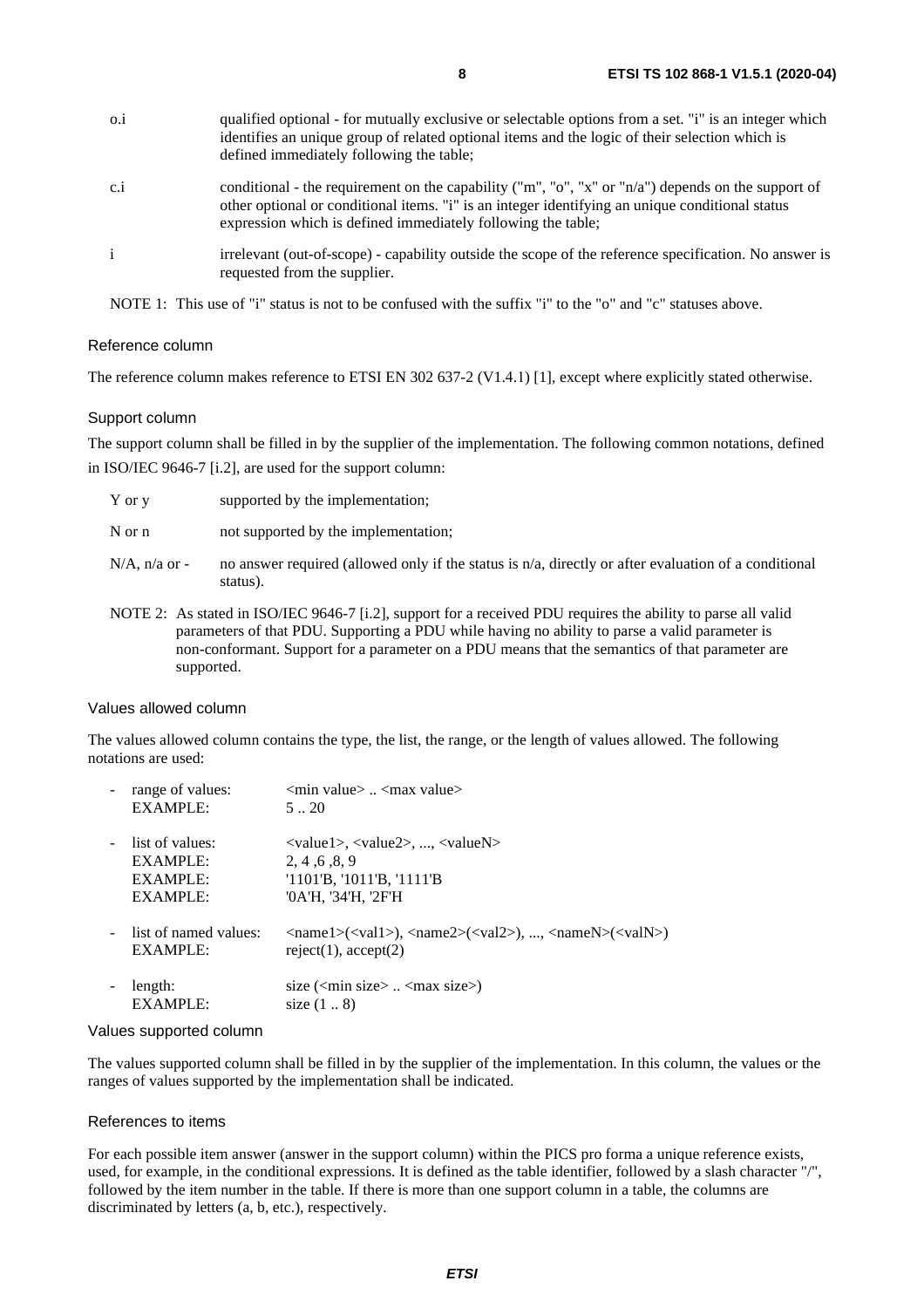- <span id="page-8-0"></span>EXAMPLE 1: A.5/4 is the reference to the answer of item 4 in table 5 of annex A.
- EXAMPLE 2: A.6/3b is the reference to the second answer (i.e. in the second support column) of item 3 in table 6 of annex A.

#### Prerequisite line

A prerequisite line takes the form: Prerequisite: <predicate>.

A prerequisite line after a clause or table title indicates that the whole clause or the whole table is not required to be completed if the predicate is FALSE.

### A.2.3 Instructions for completing the PICS pro forma

The supplier of the implementation shall complete the PICS pro forma in each of the spaces provided. In particular, an explicit answer shall be entered, in each of the support or supported column boxes provided.

If necessary, the supplier may provide additional comments in space at the bottom of the tables or separately.

More detailed instructions are given at the beginning of the different clauses of the PICS pro forma.

### A.3 Identification of the implementation

### A.3.1 Introduction

Identification of the Implementation Under Test (IUT) and the system in which it resides (the System Under Test (SUT)) shall be filled in so as to provide as much detail as possible regarding version numbers and configuration options.

The product supplier information and client information shall both be filled in if they are different.

A person who can answer queries regarding information supplied in the PICS shall be named as the contact person.

### A.3.2 Date of the statement

.........................................................................................................................................................................................

### A.3.3 Implementation Under Test (IUT) identification

IUT name:

 ......................................................................................................................................................................................... .........................................................................................................................................................................................

#### IUT version:

### A.3.4 System Under Test (SUT) identification

SUT name:

 ......................................................................................................................................................................................... .........................................................................................................................................................................................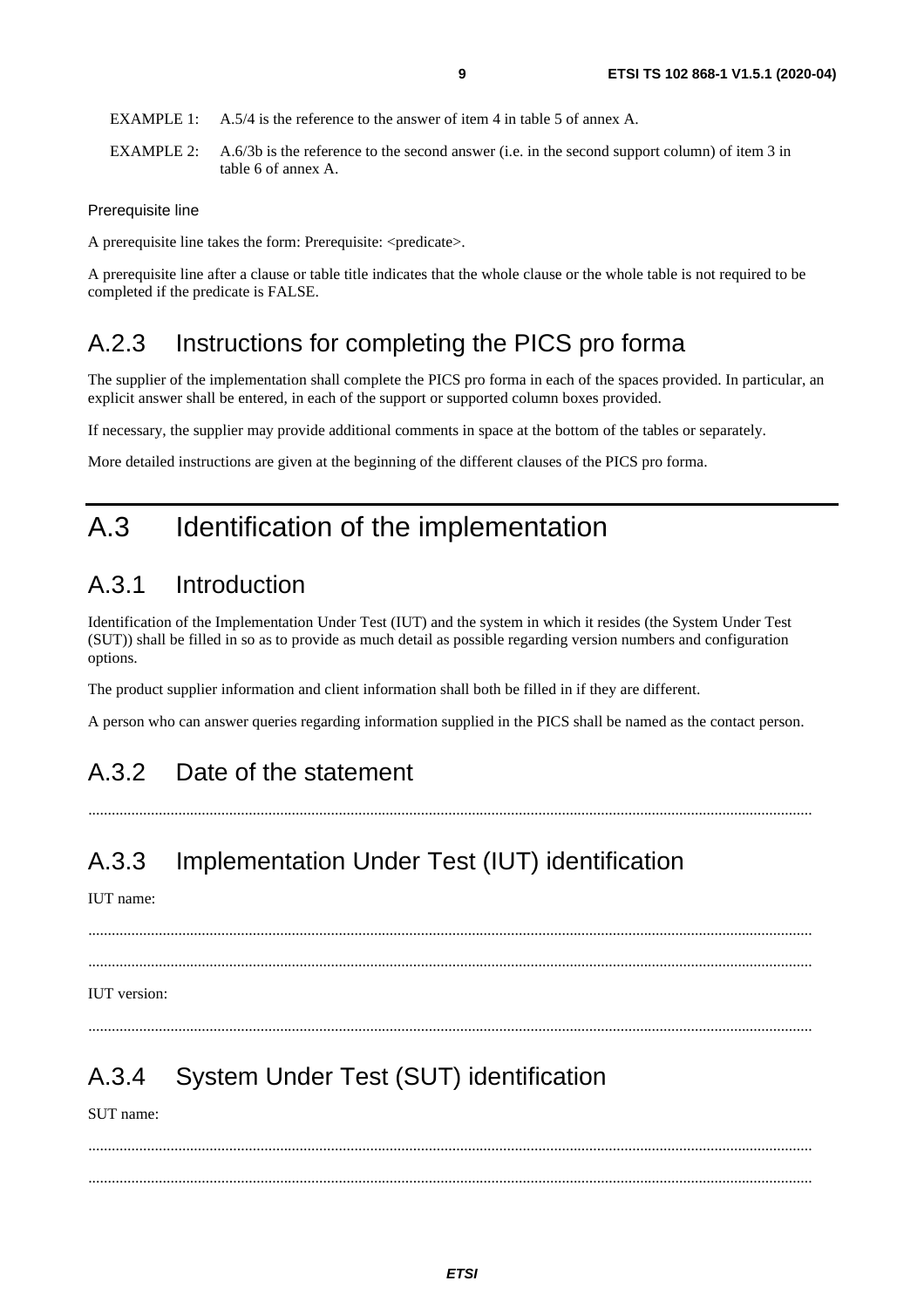<span id="page-9-0"></span>

| Hardware configuration:         |
|---------------------------------|
|                                 |
| Operating system:               |
| A.3.5 Product supplier<br>Name: |
| Address:                        |
|                                 |
|                                 |
| Telephone number:               |
| Facsimile number:               |
| E-mail address:                 |
| Additional information:         |

# A.3.6 Client (if different from product supplier)

| Name:             |  |
|-------------------|--|
|                   |  |
| Address:          |  |
|                   |  |
|                   |  |
|                   |  |
|                   |  |
| Telephone number: |  |
|                   |  |
|                   |  |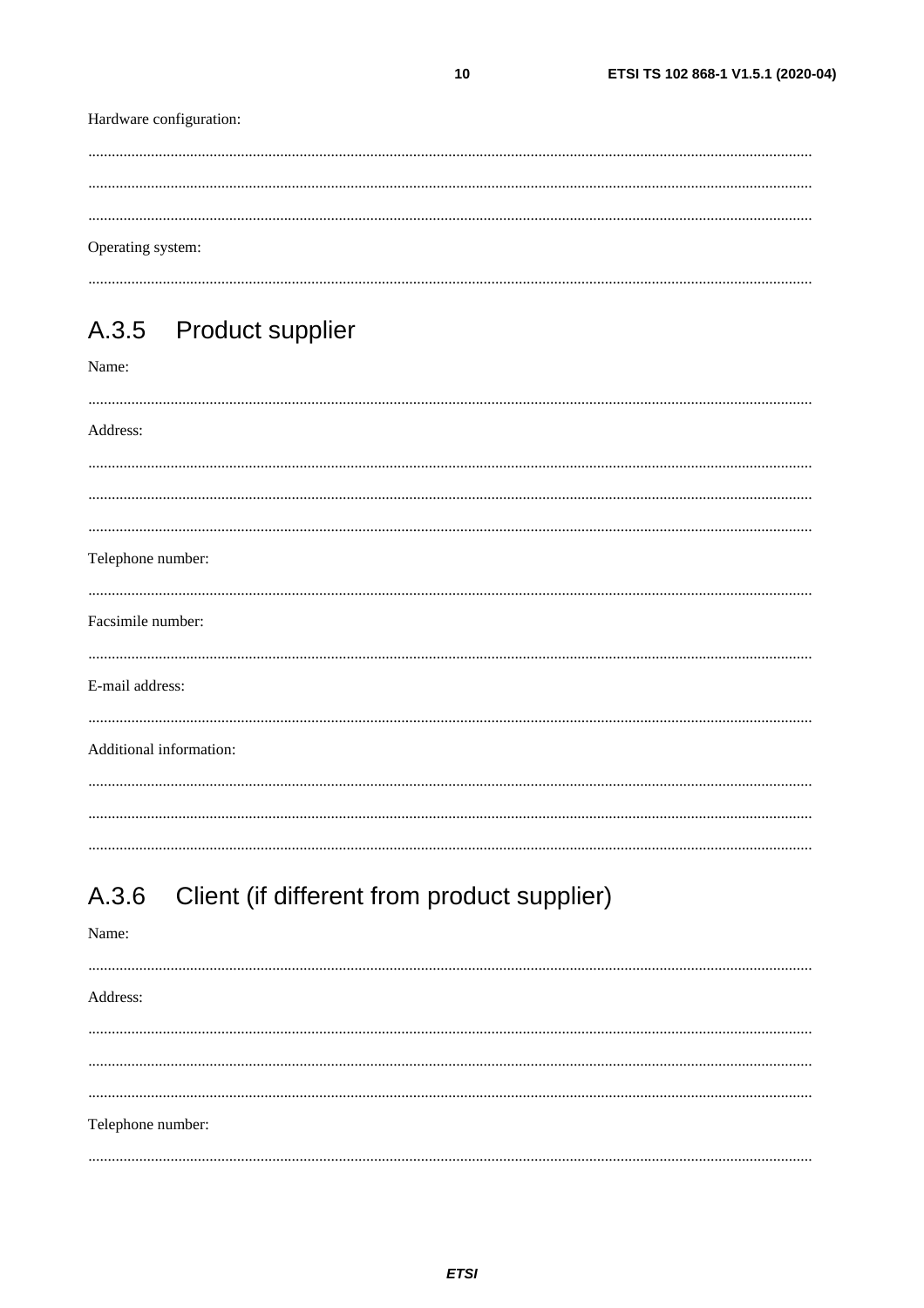<span id="page-10-0"></span>

| Facsimile number:<br>.  |  |
|-------------------------|--|
| E-mail address:         |  |
| Additional information: |  |
|                         |  |

 $11$ 

#### $A.3.7$ **PICS** contact person

(A person to contact if there are any queries concerning the content of the PICS)

Name:

| Telephone number:       |
|-------------------------|
| Facsimile number:       |
| E-mail address:         |
| Additional information: |
|                         |
|                         |

#### Identification of the protocol  $A.4$

This PICS pro forma applies to the following standard: ETSI EN 302 637-2 (V1.4.1) [1]: "Intelligent Transport Systems (ITS); Vehicular Communications; Basic Set of Applications; Part 2: Specification of Cooperative Awareness Basic Service".

#### $A.5$ Global statement of conformance

Are all mandatory capabilities implemented? (Yes/No)

Answering "No" to this question indicates non-conformance to the CA standard specification. NOTE: Non-supported mandatory capabilities are to be identified in the PICS, with an explanation of why the implementation is non-conforming, on pages attached to the PICS pro forma.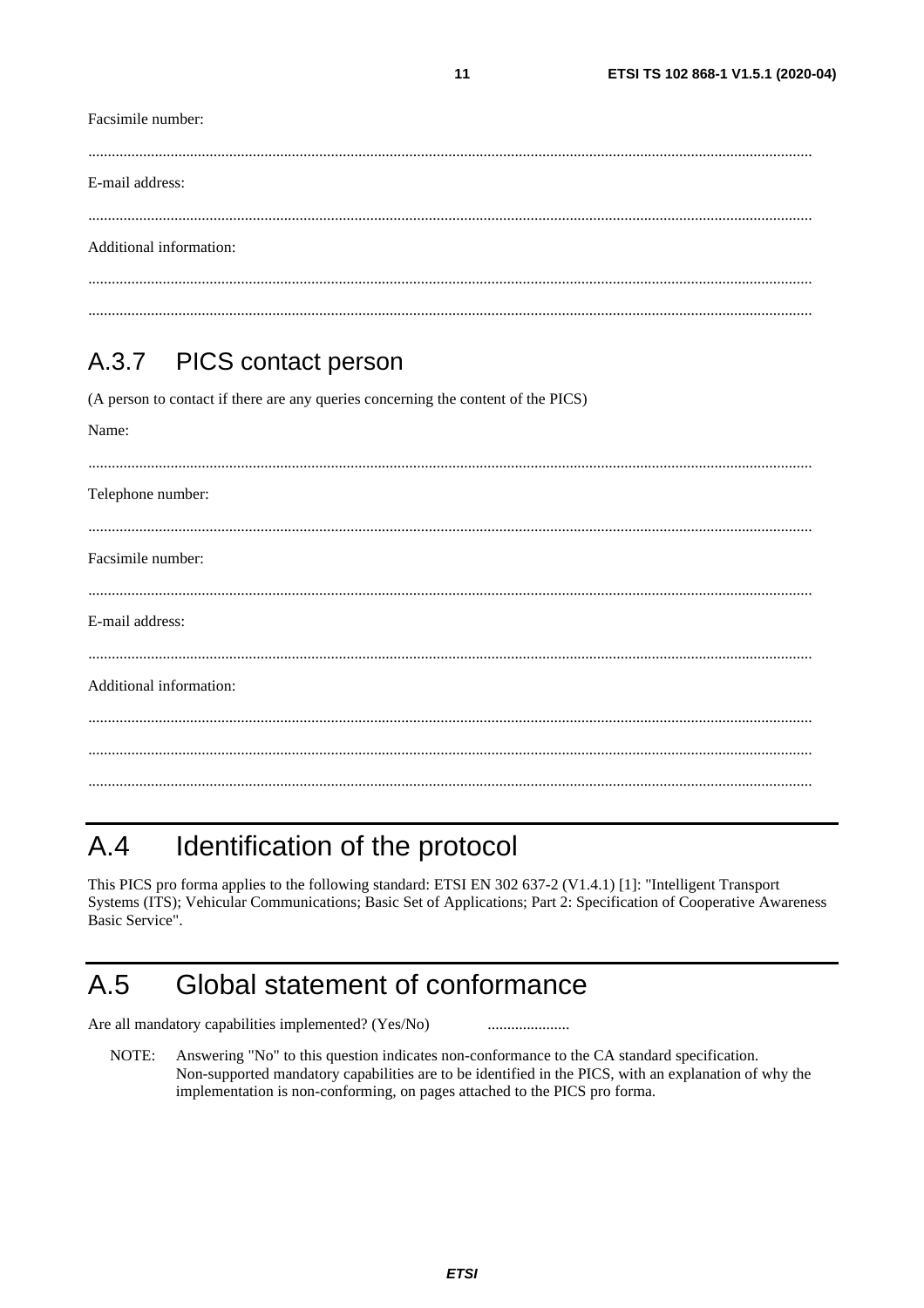# <span id="page-11-0"></span>A.6 Tables

Unless stated otherwise, the column references of all tables below indicates the clause numbers of ETSI EN 302 637-2 [\[1\]](#page-4-0).

#### **Table A.1: ITS Station type**

| <b>Item</b> | $\mathbf{v}$ pe                                         | Reference | <b>Status</b> | <b>Support</b> |
|-------------|---------------------------------------------------------|-----------|---------------|----------------|
|             | Road side ITS-S                                         | 6.1.2     | lo.101        |                |
|             | Vehicle ITS-S                                           | 6.1.2     | lo.101        |                |
| 0.101       | It is mandatory to support at least one of these types. |           |               |                |

#### **Table A.2: ITS Station type**

| <b>Item</b> | $rV$ pe                                                 | Reference | <b>Status</b> | <b>Support</b> |
|-------------|---------------------------------------------------------|-----------|---------------|----------------|
|             | IG5 Radio communication                                 | 6.1.3     | 0.201         |                |
| 2           | CV2X radio communication                                | 6.1.3     | 0.201         |                |
| lo.201:     | It is mandatory to support at least one of these types. |           |               |                |

#### **Table A.3: CA vehicle profiles**

| <b>Item</b> | <b>CA vehicle profile</b> | <b>Reference</b> | <b>Status</b> | <b>Support</b> |
|-------------|---------------------------|------------------|---------------|----------------|
|             | PublicTransport           | 4.'              | ιU            |                |
| 2           | SpecialTransport          | 7.4              | O             |                |
| 3           | DangerousGoods            | 7.4              | O             |                |
| 14          | <b>RoadWork</b>           | 7.4              | O             |                |
| 5           | Rescue                    | 7.4              |               |                |
| 16          | Emergency                 | 4.'              | U             |                |
|             | SafetyCar                 | 7.4              | ΙC            |                |

#### **Table A.4: CA Basic Functionality**

| ltem            | Vehicle Tvpe                | Reference | <b>Status</b> | Support |
|-----------------|-----------------------------|-----------|---------------|---------|
|                 | Transmission of CA Messages | ن.4       |               |         |
| $\sqrt{2}$<br>L | of CA Messages<br>Reception |           |               |         |

#### **Table A.5: ITS Security mode**

| linm<br>ונסוו | vpe                                                               | <br>rence<br>-- | $\sim$ $\sim$ $\sim$ $\sim$ | . |
|---------------|-------------------------------------------------------------------|-----------------|-----------------------------|---|
|               | $- - -$<br>enabled<br>mode<br>. .<br>ser.<br>:LIFITV<br>--<br>. . | able            | Im                          |   |

#### **Table A.6: Timing requirements**

| <b>Item</b>    | Name of field                                                 | Reference | Default value                                      | <b>Status</b> | <b>Support</b> |
|----------------|---------------------------------------------------------------|-----------|----------------------------------------------------|---------------|----------------|
|                | Maximum time interval between CAM<br>generation (T_GENCAMMAX) | 6.1.3     | 1 000 ms                                           | m             |                |
| l <sub>2</sub> | Minimum time interval between CAM<br>generation (T_GENCAMMIN) | 6.1.3     | $100 \text{ ms}$                                   | m             |                |
| 3              | T GENCAMDCC                                                   | 6.1.3     | T GENCAMMIN $\leq$<br>T_GENCAMDCC ≤<br>T GENCAMMAX | c.601         |                |
| c.601:         | This item is mandatory when the item A.2.2 is supported.      |           |                                                    |               |                |